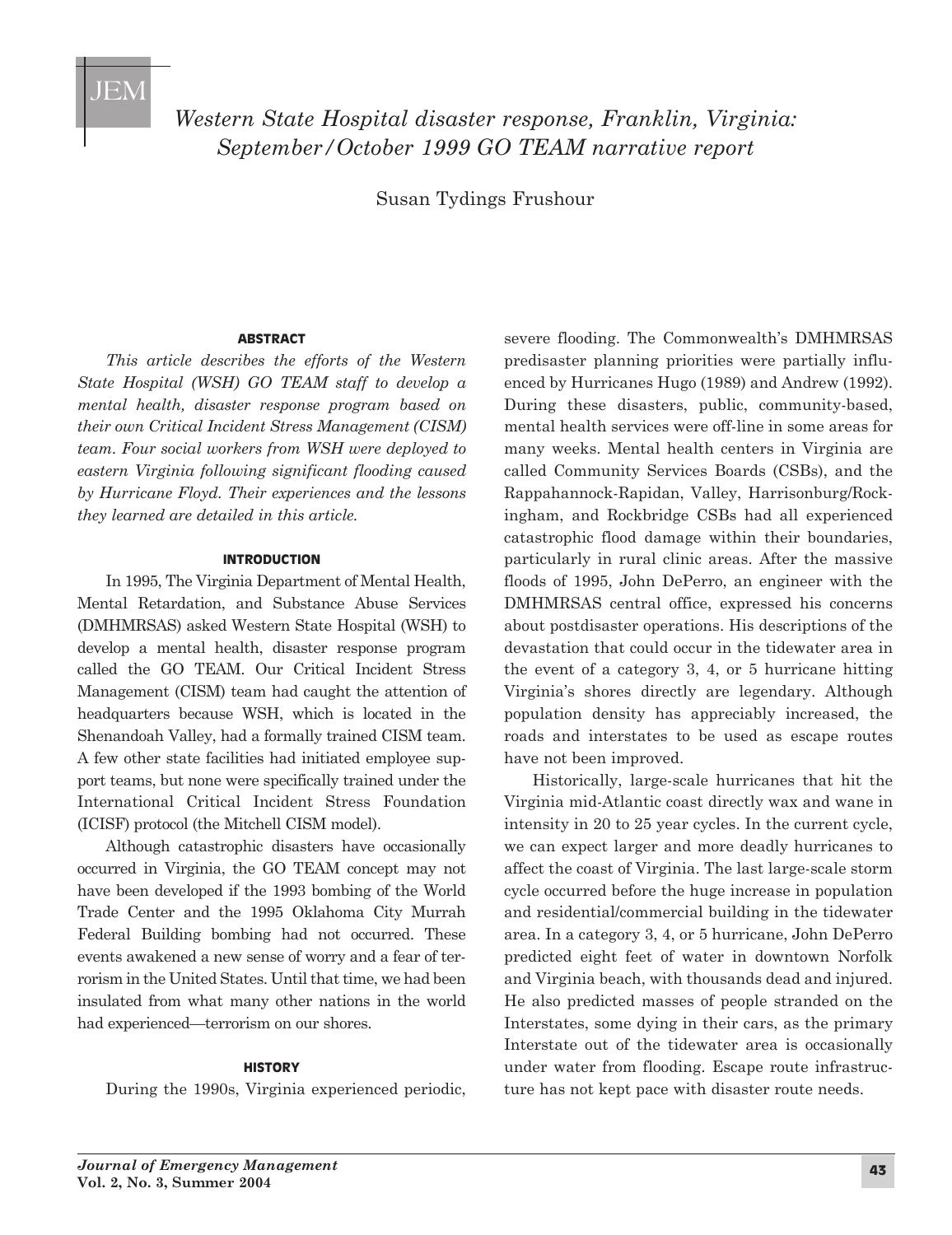# **VIrgInIA's depArtment of mentAl HeAltH, mentAl retArdAtIon, And substAnce Abuse serVIces**

DMHMRSAS mental health disaster response was originally designed to respond to natural disaster events, specifically hurricane wind and water damage, (primarily in the tidewater areas), an occasional tornado, forest fires, and flash flooding. We have since learned that the Shenandoah Valley is on a major fault line and that the area experienced a 5.8 earthquake in 1897, increasing the importance of earthquake disaster planning.

DMHMRSAS had very little money to assist the hospital in developing a team. WSH received \$2,000 in seed monies to outfit 16 members with enough basic gear. Following a large disaster, there is often no available housing for the victims or disaster responders. The WSH team had enough camping gear, medical supplies, and food provisions to be self-sufficient for up to seven days. Teams of four would be deployed, with the rotation of other teams of four, depending on the severity of the event. Initially, we expected we would assist the CSBs immediately following a disaster, before most formal response agencies were in place. The primary focus would be to fill in for the CSBs when a disaster of catastrophic proportions had occurred in which the CSB staff themselves were disaster victims.

## **HurrIcAne Hugo**

Joseph Bevilaquia was the Virginia Commissioner of Mental Health when Hurricane Hugo caused catastrophic damage in South Carolina, with massive flooding in the coastal areas and severe wind damage inland. He is credited with developing the state-sponsored, public, mental health GO TEAM design.

During Hurricane Hugo, the storm surge pushed as far as 15 miles inland. Whole communities were without supportive infrastructure, and mental health employees were victims themselves, many losing their homes, vehicles, and the mental health clinics in which they worked. Transportation was at a complete standstill; many roads were washed out, either covered in sand, or impassable due to debris. In some communities, individuals with serious mental illness, substance abuse or addiction problems, and mental retardation had to fend for themselves, as there was no one to meet their therapy, case management, crisis intervention, or pharmaceutical needs.

After Hurricane Hugo, Dr. Bevilaquia became South Carolina's Commissioner of Mental Health; he realized that public mental health hospitals that were not directly affected by the storm had clinical and support staff resources. The public psychiatric hospital staff could be moved to community locations within the disaster area to provide crisis counseling to storm victims and could operate the community-based, out-patient programs when clinic clients and personnel were affected.

The Virginia Department of Stress Intervention provided the following account of the CSB's attempts to deal with the crisis:

> Of the seven offices operated by the Charleston, South Carolina CSB, five were destroyed and declared unusable by the local building code official. In a desperate attempt to become operational, the CSB leased office space, which was costly and required a multiyear lease. Many of the vehicles owned by the CSB were damaged beyond use. The CSB director was trapped in his house by fallen trees. He was rescued by a central office worker who went to the director's home looking for him. Half of the staff did not report to work until seven days after the storm, and the CSB leadership did not know if these individuals were alive or dead. One employee who did report to work revealed that her home and all her belongings had been destroyed and that she and her nine-year-old daughter were living out of her car. The daughter was staying in the car in the parking lot while the mother was at work. The State Department of Mental Health sent trucks and workers who helped the CSB move the furnishings, files, and office equipment to safe storage out of the disabled buildings.1

# **tHe sAgA begIns**

Pat Higgins, LCSW, Christy Cacciapaglia, AA,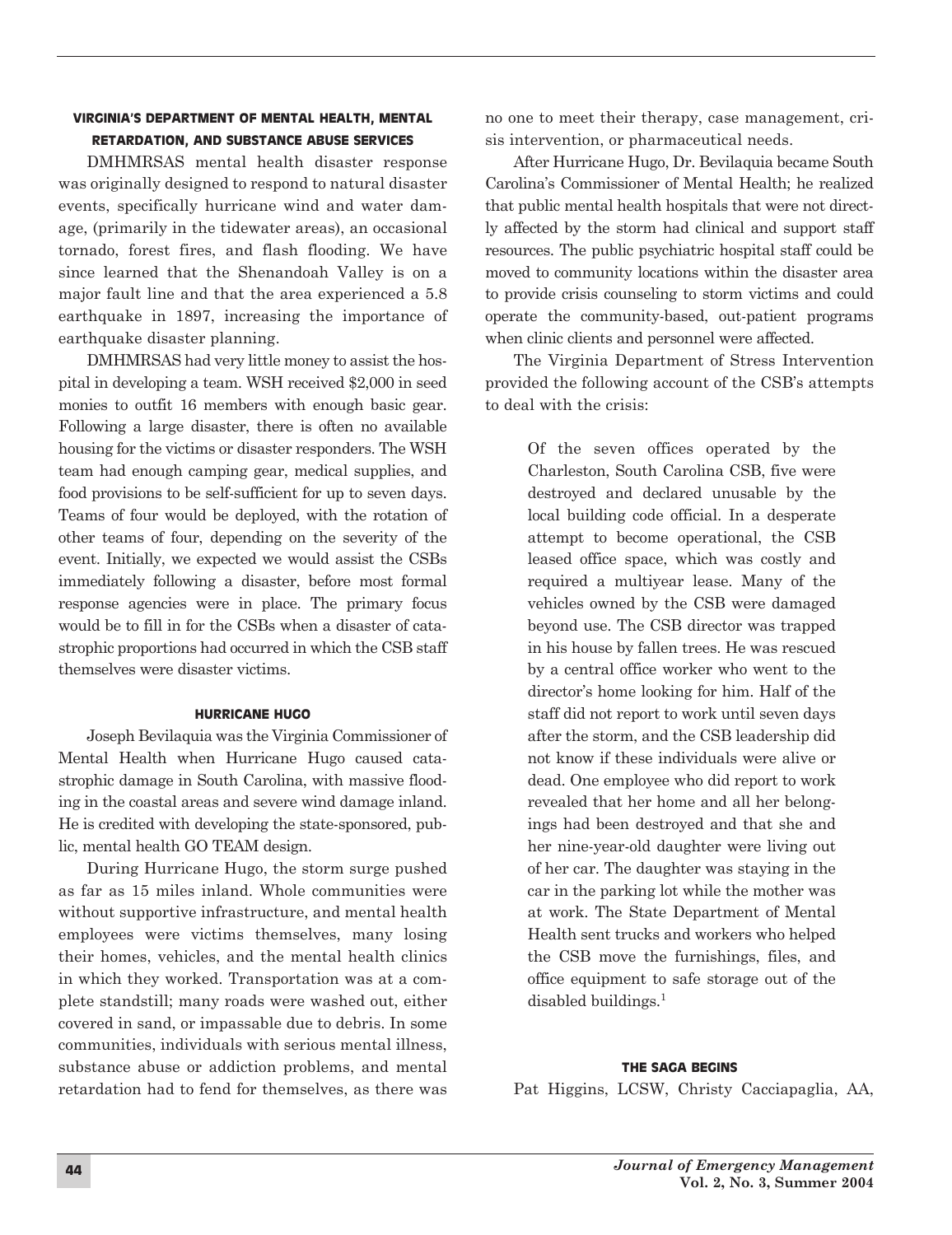Allison Bell, BS/RNS, and I (Susan Frushour, BA), who are all social workers, represented the GO TEAM from WSH in eastern Virginia following significant flooding caused by Hurricane Floyd. We left for Franklin City on September 24, 1999. Our assignment called for us to be linked with the Western Tidewater CSB, whose catchment area was Southampton County, including the cities of Suffolk and Franklin. With the hospital's petty cash in our pockets and a truck full of disaster gear and supplies, we were on our way.

- $\blacksquare$  Make sure that the team has an adequate understanding of the agency they are to link with and that they have advance knowledge of the demographics, geographic boundaries, and extent of the effects of the disaster on both the agency and the catchment.
- $\blacksquare$  In advance, make sure that all equipment issued meets the needs of the users.

We were told we could not get there, but we went anyway. Finding a route to Franklin that was not washed out or closed due to high water was difficult. In Virginia, 130 secondary roads and portions of four interstate highways were closed. After many phone calls to the State Police and Virginia Department of Transportation (VDOT), we were able to develop travel route plans. A normal three-hour commute took us eight hours after circumnavigating closed roads and bridges.

We arrived after dark to find a town that appeared to be under siege. Approaching the downtown business district, every corner was cordoned off by State Police or the National Guard. Fire trucks, ambulances, and other emergency vehicles representing HAZMAT, FEMA, EPA, VDOT, city police, Sheriff's office, Salvation Army, and Red Cross lined the streets on the periphery of the area; 28 agencies were represented.

Although we were exhausted by the end of the day, we were eager to get a sense of the area, and the National Guard allowed us to go beyond the barricades into the perimeter surrounding the disaster area. The water in Franklin's downtown, a district containing 180 homes and 156 businesses, was finally receding after submerging the town for 15 days. The next day, officials planned to complete an assessment as to when the town would be safe for re-entry for civilians and business owners.

The danger of contamination from raw sewage and chemicals, which poured into the floodwaters from a fuel company and the Union Camp paper mill, caused the greatest concern. Large fuel silos, which had become detached from their moorings, were floating in the area, along with 360 55-gallon drums of unknown chemicals. A tractor-trailer of gasoline had turned over on its side. Butane and propane fuel containers for gas grills and home heating were buzzing around in the water as their nozzles came loose. The potential for fire was enormous. Many homes on the periphery had been evacuated for over two weeks as a precaution, in case a fuel tank blew up or the fuelladen waters caught on fire. The restricted area consisted of 180 homes and 156 businesses damaged by the floodwaters and hundreds of others that had been without electricity for over two weeks. Of all these, only one business owner had flood insurance.

The harsh odor of petrochemicals filled the air, causing our eyes to tear. We worried that prolonged exposure could cause our eyes and noses to become severely irritated. Many homes directly across the street from the damaged areas were also vacant, as they had been without running water and electricity for two weeks. After our trip to the restricted zone, the State Police provided escort for us to the Incident Command Center (ICC) and Emergency Operations Center (EOC) where we registered our availability. I was impressed with the Incident Command model implemented by the Fire Chief. At the Hunterdale Fire Department/EOC, we learned that we should not have been allowed into the cordoned-off area. HAZMAT passes would be given later to those allowed to enter the area. Home and business owners, disaster response workers, and other state and local officials could enter only after the EPA and Virginia's Department of Environmental Quality granted admission.

n Make sure the area is approved before entering.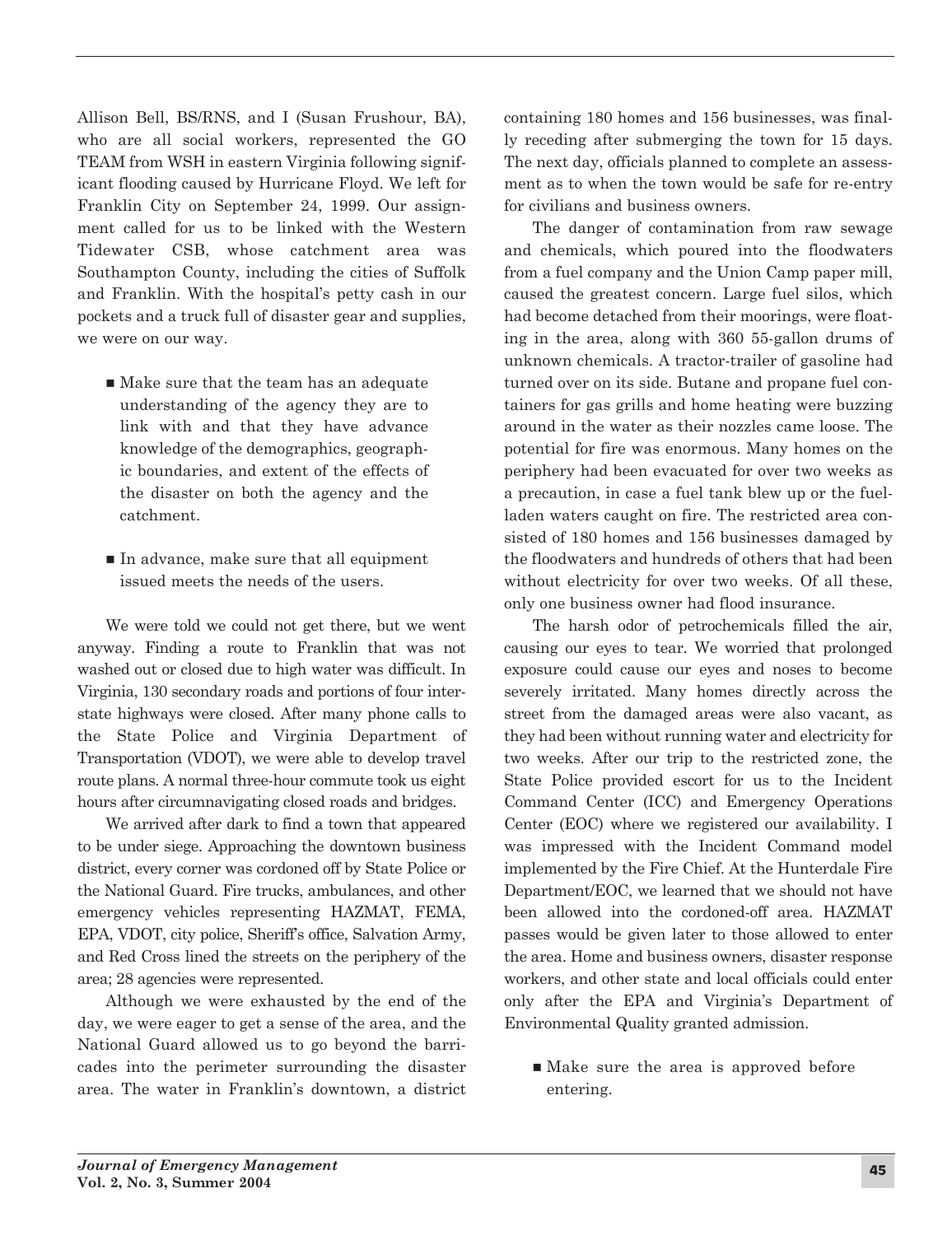Finding lodging for the week was no easy task. Flood victims and the response agencies already in the area occupied many rooms. The entire telephone system was down, and rooms that had been reserved before the flood could not be confirmed or cancelled. We finally found the last known available room, but there was no assurance we would have it the next day.

- $\blacksquare$  Anticipate that communication systems may not be operable. Bring reliable, lightweight cell phones and walkie-talkie systems.
- $\blacksquare$  Bring a letter of reference to facilitate direct billing for room accommodations.
- **n** Assign a logistics officer to arrange for transportation and housing and to learn about the community demographics. Find out about comfort services available to the disaster response workers; i.e., food operations, restaurants providing meals to disaster responders, medical services, etc.
- $\blacksquare$  Contact other state agencies with experience in disaster response. The Virginia Depart ment of Health has a protocol for setting up lodging and food systems and had established an account with Walmart for responder incidentals. They also coordinate medical assistance for disaster workers. Check with the local department of health emergency coordination teams to make them aware of your presence and location.

Due to our late arrival, we did not get to the clinic in Suffolk on the first day. I called the CSB clinic director to ask if he could meet with us the next day in Franklin. Since we did not get our formal assignments until the third day, we took advantage of that time to acquaint ourselves with the community, the town's geography, and the location of relocated city services. Many of the city's key infrastructure agencies and offices were flood victims themselves. The city building, city council, mayor's office, chamber of commerce, police, fire, rescue squad, telephone company, courts,

jail, probation offices, health department, social services, post office, and funeral homes had been relocated to dry land. We were struck by the lack of coordination between the flood response agencies, which was complicated by the lack of an operable telephone system. Many flood victims had lost their housing and their vehicles. Consequently, victims had difficulty finding relocated agencies and services without available transportation and communication.

 $\blacksquare$  Ask the central office or facility to consider arranging for the federal government's exclusive emergency telephone system (three bandwidths reserved), for agencies on the federal, state, and local level, to facilitate communications during disaster/emergency situations.

We introduced ourselves to the Franklin office of the CSB, not realizing until later that day that the clinic personnel were disaster victims themselves. Our blue vests allowed us to get in and out of the disaster area and lent credibility to our presence, and they allowed civilians to approach us with their concerns and needs. During our first morning in Franklin, a flood victim and her supervisor approached us at breakfast and told us that two employees had lost everything in the flood. The company's regional manager would not adjust their schedules to allow them to get to agencies to seek disaster relief services. Our first self-assignment was to the Salvation Army to obtain food baskets for both, and clothes and hygiene supplies for one employee who swam out of his home with only the clothes he was wearing. After we brought them the supplies, we arranged for services for a man who was displaced from his apartment. His care provider approached Allison and Christy with a request for intervention while we were at the Salvation Army. This elderly, frail, flood victim, who was on oxygen, was relocated to a room without heat. Allison arranged for a Red Cross nurse to help him move to a more appropriate heated setting and arranged for follow-up care. We then assisted a diabetic veteran with a severe and persistent major mental illness, who was without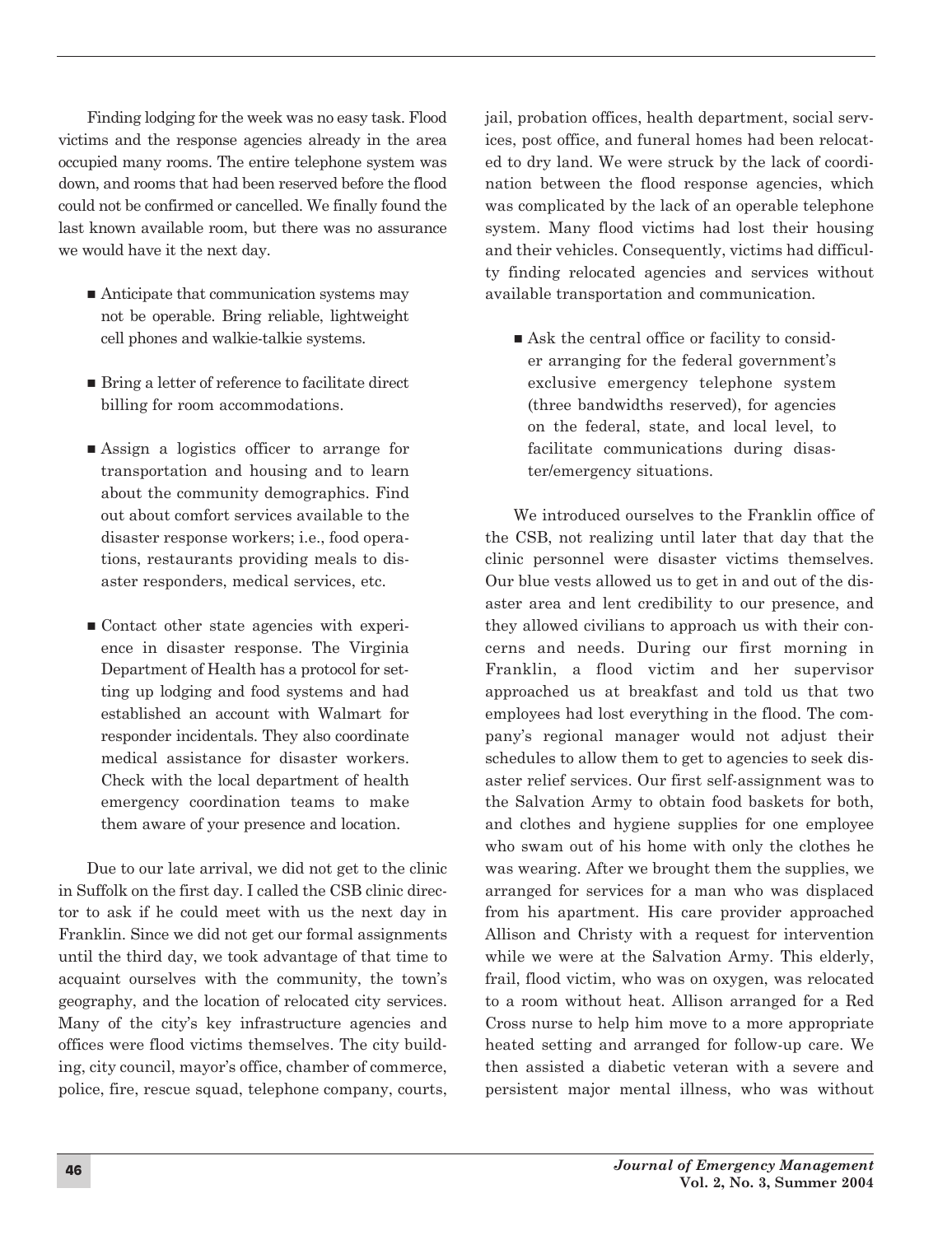insulin, his special diet foods, and psychiatric medications. For two weeks, he had been without consistent shelter and his medications. In addition to being traumatized as a victim, he was also evicted from shelters as he became more agitated, hostile, and menacing, due to his mental illness. Allison, Christy, and Pat arranged for a special dietary food voucher, and we linked him with a few relief agencies to help him get back on track.

In the middle of the afternoon, a representative from the CSB/Mental Health Center met us. I was placed in the EOC/ICC at the Hunterdale Fire Department, due to my background in critical incident stress management. The others were sent to distant counseling rooms at the community college and an industrial park.

During the eight-day response effort, I kept a journal of our experiences and lists of all the things that we knew would assist us the next time the team was deployed. We spent a few hours every evening processing the events of the day. On the third day, I was assigned to the ICC, where I met with city officials and the first responder community, learning the roles played on the federal, state, and local level. In disaster situations, many communities have a designated ICC. The young, proficient, very exhausted ICC chief had a number of problems with very tired and weary personnel. The first responder community and local government employees had been working 18 hour days since the floodwaters had risen two weeks before. Some were flood victims themselves, with tempers flaring and emotions running high. Arguments were beginning to develop as people had less physical energy and emotional reserves available.

He asked for suggestions on how to manage interagency conflicts and turf issues among the many agencies represented at the ICC. Throughout the week, he would seek me out and ask for coaching and guidance in managing difficult personnel situations. Establishing relationships with the Franklin City and Southampton County first responder community proved invaluable, as we would need their help, assistance, and transportation in the days to come. In this setting, I primarily provided emotional first-aid in small groups or one-on-one consultation. I met with angry business owners, handed out HAZMAT authorizations, provided information and

referral, and linked people with relocated agencies. Unfortunately, Pat, Allison, and Christy had unproductive experiences, as they were stuck in far-away places, where no one came for counseling assistance on their first day of formal assignment.

 $\blacksquare$  One of the first tenets of disaster work is to go where the people are; victims do not take the time to seek out mental health services.

At 4 PM on Saturday, FEMA personnel came to the ICC and said that they would be in Franklin through Thanksgiving, due to the level of destruction. Buildings and their contents were saturated with flammable petrochemicals as they soaked in the water for 15 days, and many buildings were structurally unsound. Some homes were too unsafe to be entered, and owners were notified that they could not enter, not even to retrieve a few treasured family possessions. After two weeks under water, floors and ceilings had caved in, and some homes were visibly sitting on an angle, tilted to the side. The next day the team returned to the remote counseling site, which was locked for the weekend and unavailable. I called the clinic representative and said that we wanted to renegotiate the team's assignments, which we continued to request throughout the entire stay. Inactivity would quickly demoralize and cause stress for the team members. At that point, we realized the community mental health system was not sure what to do with us. We had a serious credibility problem, with the potential to derail our response effort; we had to earn the clinic's respect.

■ Determine before arrival if the locality requested assistance or if they feel assistance is being imposed on them by headquarters. The deployment might not change, but the knowledge will provide a better understanding of the "unwritten agenda."

## **resIdents And busIness owners return**

The EOC/ICC paged us early Sunday morning, requesting that we start providing one-on-one counseling services for disaster victims. After three weeks, the home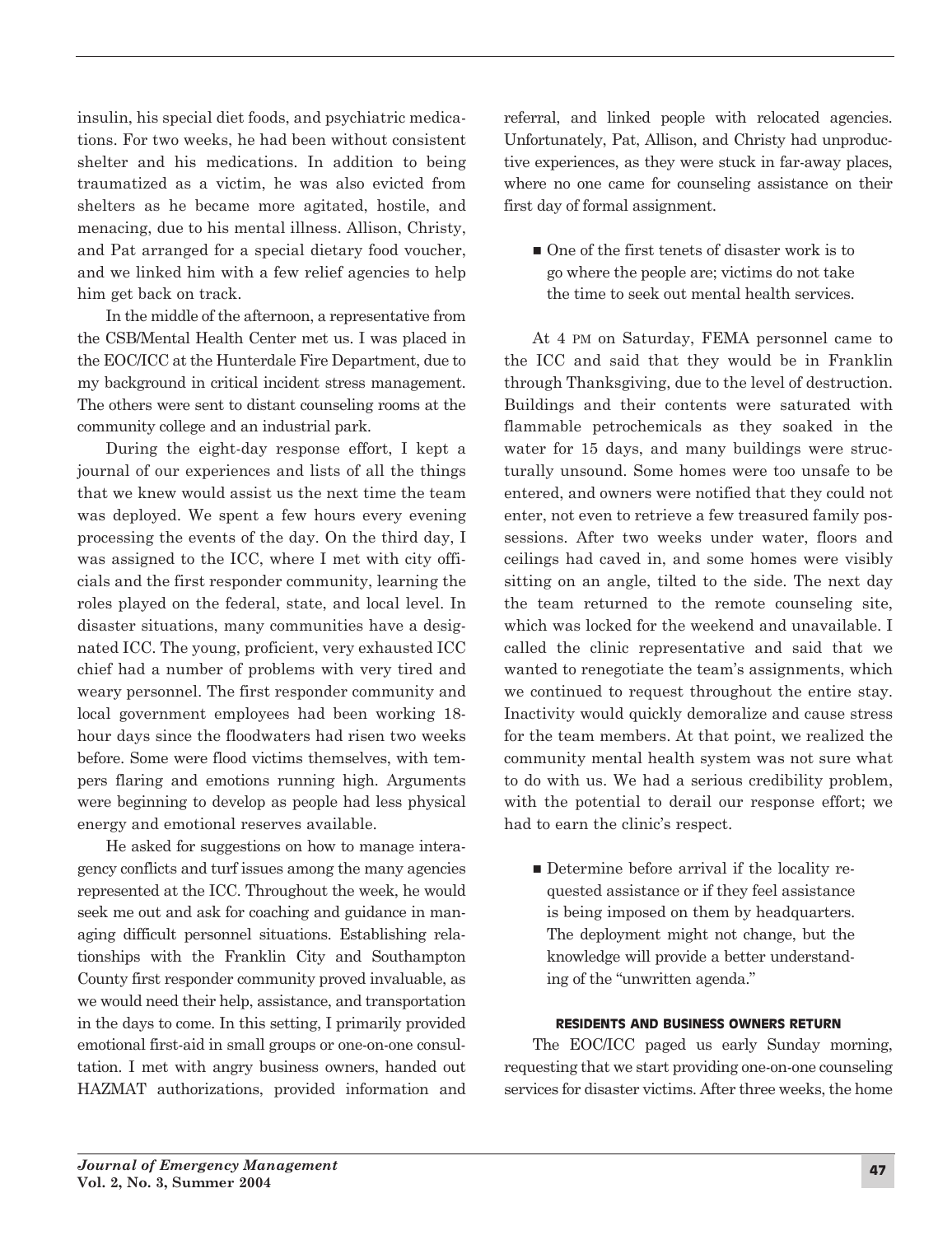and business owners were finally allowed into the flood zone under police escort, in groups of five cars at a time. At the re-entry point (the decontamination site), many of the disaster victims were clearly devastated after their return to their homes and businesses. Repeatedly, we heard, in sobbing voices, "I never knew that it would be this bad." Businesses and homeowners gave the police a list of 10 items they wanted to salvage. Sanitation and public safety were major concerns. The EPA and the Commonwealth's Environmental Quality and Health Departments worried about the risks of exposure from contaminated buildings and belongings. West Nile virus and encephalitis were thought to be a real possibility from mosquito bites. Flood victims could only re-enter the community after having their vehicles, items, and boots decontaminated.

The ICISF representatives found us riding through town just as we were paged by the EOC. ICISF followed us to the ICC, honking the car horn, requesting our involvement. We later felt that the credibility we earned with the ICISF representatives and our presence the day before at the EOC made a considerable impact on the CSB and on our ability to fit into the clinic's flood response system.

I continued my assignment early Sunday at the EOC/ICC, which was in a large, empty fire station. Areas were portioned off to various ICC entities; National Guard, Forestry Service, Coast Guard, etc., and the city government had representatives from its various divisions. Two large, makeshift rooms were set up to provide privacy to the logistics and command divisions. National Guard personnel were stationed outside of each of these areas to ensure safety and order. A local first responder official asked me to meet with a city employee. Another public official asked if I would intervene with managing someone who was clearly overtaxed with emotional and physical exhaustion and was not making sound decisions. This manager's behavior was causing problems for others who were threatening to mutiny if this employee was not counseled about the destructive behavior, the need for rest, and how the behavior was causing major problems for others. Two other first responders, who were making unreasonable demands, which was out of character and reflective of their stress levels, also needed to be managed.

A very angry, loud, and tearful business owner came to the center demanding immediate attention when there was no staff member available to answer a specific question. The owner was irate. He was questioning policy decisions loudly and assertively and was becoming potentially aggressive. I intervened and talked about having been a flood victim myself, as a home and business owner, and was able to connect through mutual experience. The volatile situation calmed down, and the business owner waved and talked to me periodically when we ran into each other for the rest of the week. Interestingly, the business owner's spouse, one year later, contacted me, asking for assistance in dealing with issues related to the anniversary of the flood.

The other team members went to the re-entry point where they established our base operations for the rest of the trip. Later that day, I joined them, and a police officer took us on a riding tour of the downtown area to help us get a sense of what the business owners were seeing. We stationed ourselves across the street from the Salvation Army food truck, which tuned out to be a smart move. Both citizens and first responders came to the corner to rejuvenate themselves. As we earned the trust and respect of the first responder community and other state and federal agencies, civilians in acute distress were physically brought to our corner or referred to us. We followed up some of these referrals in person, and some we referred to another formal agency in Franklin.

Allison and Christy went out on a referral for stray animal retrieval. They assisted the woman who rescued animal flood victims (20 stray cats and 14 dogs) with cat and dog food supplies, and on one occasion, helped the Dog Warden catch the dogs that had gotten loose from a woman's fenced-in yard. Allison and Christy delivered cat food and accepted a donation for additional animal supplies from one of the ICISF staff, a former police officer with a great affinity for animals. Occasionally, members of first responder management came to our area to express their exhausted angst. After we allowed him to vent his ire in private, one official said that the process of talking with us helped him manage his anger and kept him from "punching a prominent employee in the face." Our availability to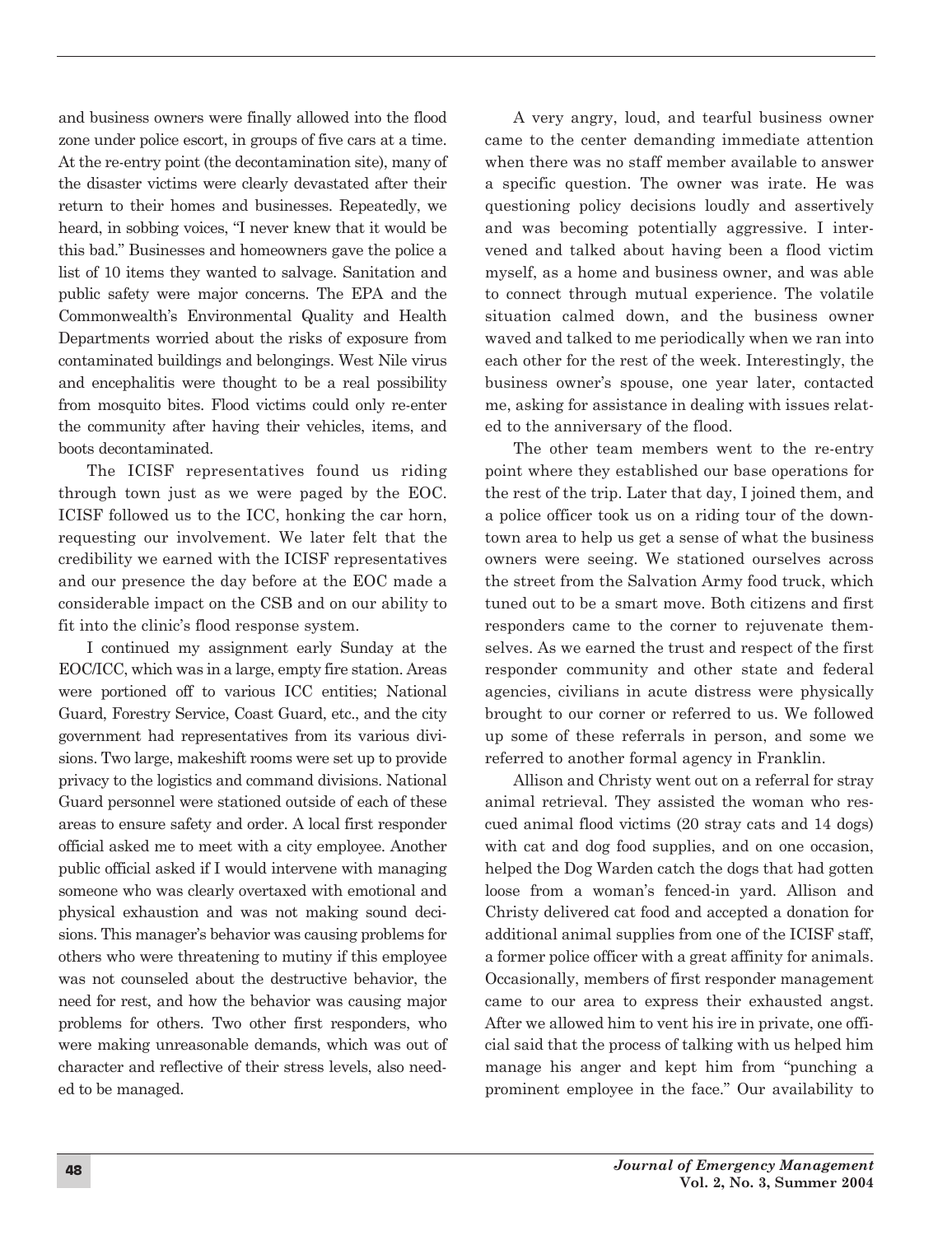the agency and civilian population, in a confidential and supportive environment, seemed to be one of the most productive services we could provide.

On Monday, we went to the Franklin Mental Health Center to reintroduce ourselves, and I apologized for not being attentive to their needs as disaster victims. Their clinic was one of the worst damaged businesses. We later realized that the abrupt reception we thought we had received from the clinic staff and from a few other human service agency personnel was a reflection of disaster related stress. A few days later, we arranged to provide a debriefing for a group of people.

n First impressions in disaster situations can be inaccurate. Be patient and remember that people are responding to a traumatic and abnormal situation.

We learned a lot about team composition and cohesion throughout our trip and commented to each other on this frequently. We all assumed unique roles. Pat was the chief clinician and driver; I was the team captain, scribe, and CISM manager; Allison was the registered nurse/social worker; and Christy was the social work case manager. Complementary team member personalities were important for living in close quarters while working long hours with little privacy. Members need to be independent, assertive, and know intuitively when to "step back." They also need to know when to prompt another member to take a break, without being overbearing, intrusive, or smothering. Team members must recognize their physical and emotional limits.

■ Team members must be mature enough to know their limits and willing to accept guidance from other team members when they are taxed emotionally or physically.

An entry from our log reflects working conditions and stress levels and how these affected us in our day-to-day work.

> Allison and Christy found a man sobbing in his front yard. He was in his early 50s and disabled. He could not lift more than

10 pounds. His wife was terminally ill with cancer. He had just returned to his apartment for the first time. He had no insurance, and they had lost everything they owned. His landlord notified him that day that he must salvage his few possessions, and he had no one to help him. He had recently bought his first new car and it was destroyed. The team found two young Mormon men, who were glad to have a "family to adopt." They also called a community volunteer at the ICC and requested that she find a church group to help the family with their recovery and relocation efforts. They provided mental health and situational counseling, assessment, referrals, and arranged for services.

At the request of the Southampton Sheriff, Pat, Allison, and a deputy visited a low-income community of approximately 30 homes, most of which were uninhabitable. None were insured and all contents were destroyed. They went from house to house, offering support, providing information and referral, assessing emotional needs, helping to prioritize tasks, and handing out assistance packets on how to start over. Frequently, we found that a shoulder to cry on was as helpful as any other service. We went to the YMCA to find a list of people willing to do laundry for flood victims and provided the residents with the information. The small, single-family dwellings in this community were submerged to their ceilings in water. Every home was condemned. The Sheriff requested that we provide a presence, as the homeowners were led back to their community for the first time. The residents found total destruction of their homes and then received the bleak news that they could never return. We found a young couple standing in front of their home, which had been condemned, appearing devastated and dazed. They wanted to salvage their family Bible and the wife's jewelry, but neither of them were dressed appropriately to enter the home. We volunteered, and after breaking out a few windows, we found their few mementoes.

On the 28th, Pat and Christy, again at the request of Sheriff Frances, went under escort to